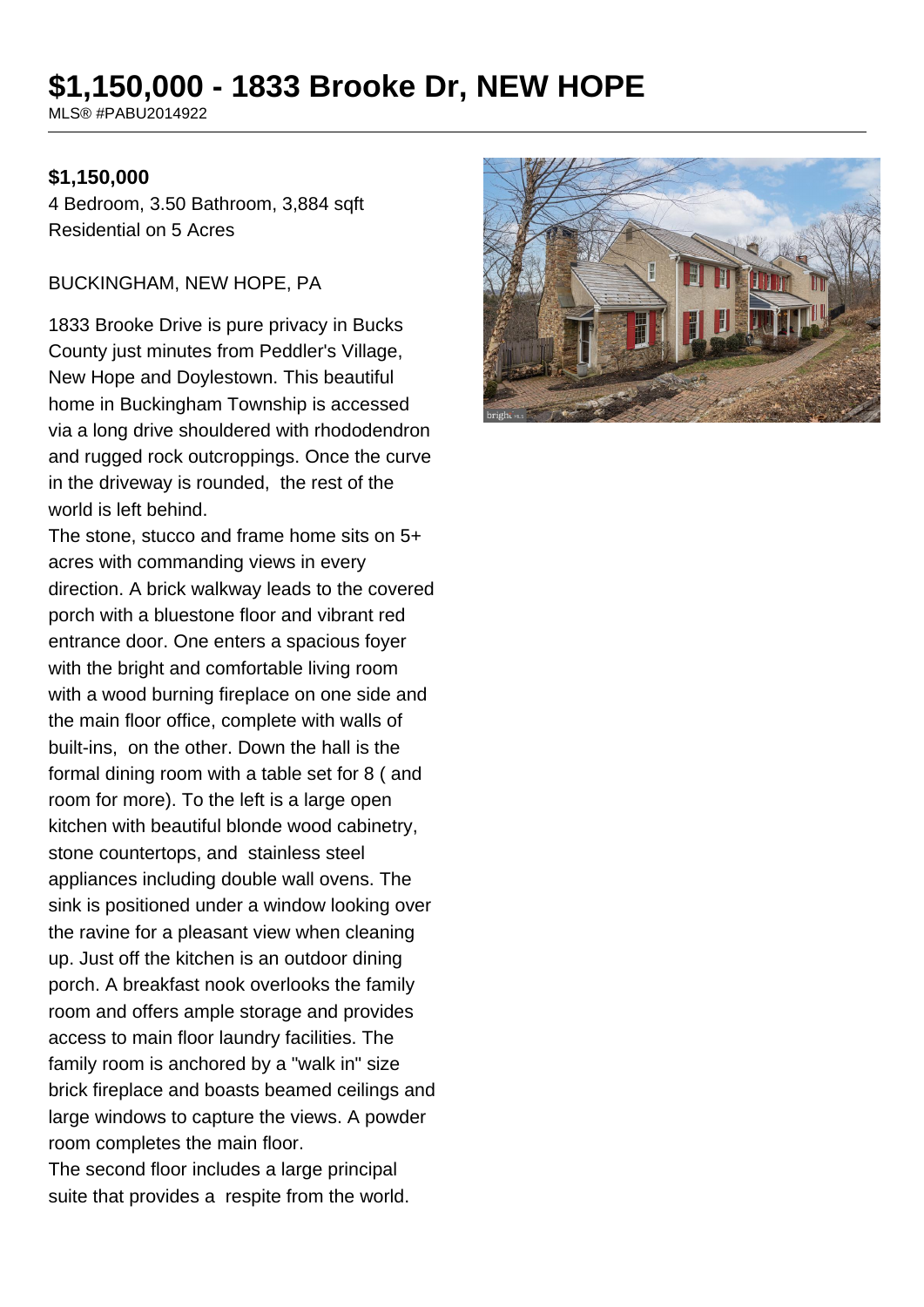The large bedroom includes a seating area around a gas fireplace, a walk-in closet and access to a spa-like bath with dual vanities, a soaking tub and glass shower. At the opposite end of the second floor is a guest suite (the former master bedroom) with a spacious bedroom, a fireplace and a marble bath. There are two more guest rooms on the 2nd floor that share a bath.

Throughout the house, are beautiful built-ins, large closets and walls big enough to display an eclectic collection of contemporary art. This is a home built for entertaining and gathering friends and family to your Bucks County retreat. The basement is unfinished with enough headroom for a gym, ample storage for your wine collection and space to create the perfect combination of rooms for your needs. The current owners installed a new synthetic slate roof, new bathrooms, upgraded electrical and mechanicals when they purchased the home. In 2020 the windows on the main floor and upper level were replaced with Pella Architectural Series. In 2021, a whole-house Generac generator was installed--a must in Bucks County. The home is move-in ready and waiting for you.

Built in 1974

#### **Essential Information**

| MLS@#             | PABU2014922 |
|-------------------|-------------|
| <b>Sold Price</b> | \$1,150,000 |
| <b>Bedrooms</b>   | 4           |
| <b>Bathrooms</b>  | 3.50        |
| <b>Full Baths</b> | 3           |
| <b>Half Baths</b> | 1           |
| Square Footage    | 3,884       |
| Acres             | 5.24        |
| <b>Year Built</b> | 1974        |
| <b>I</b> ype      | Residential |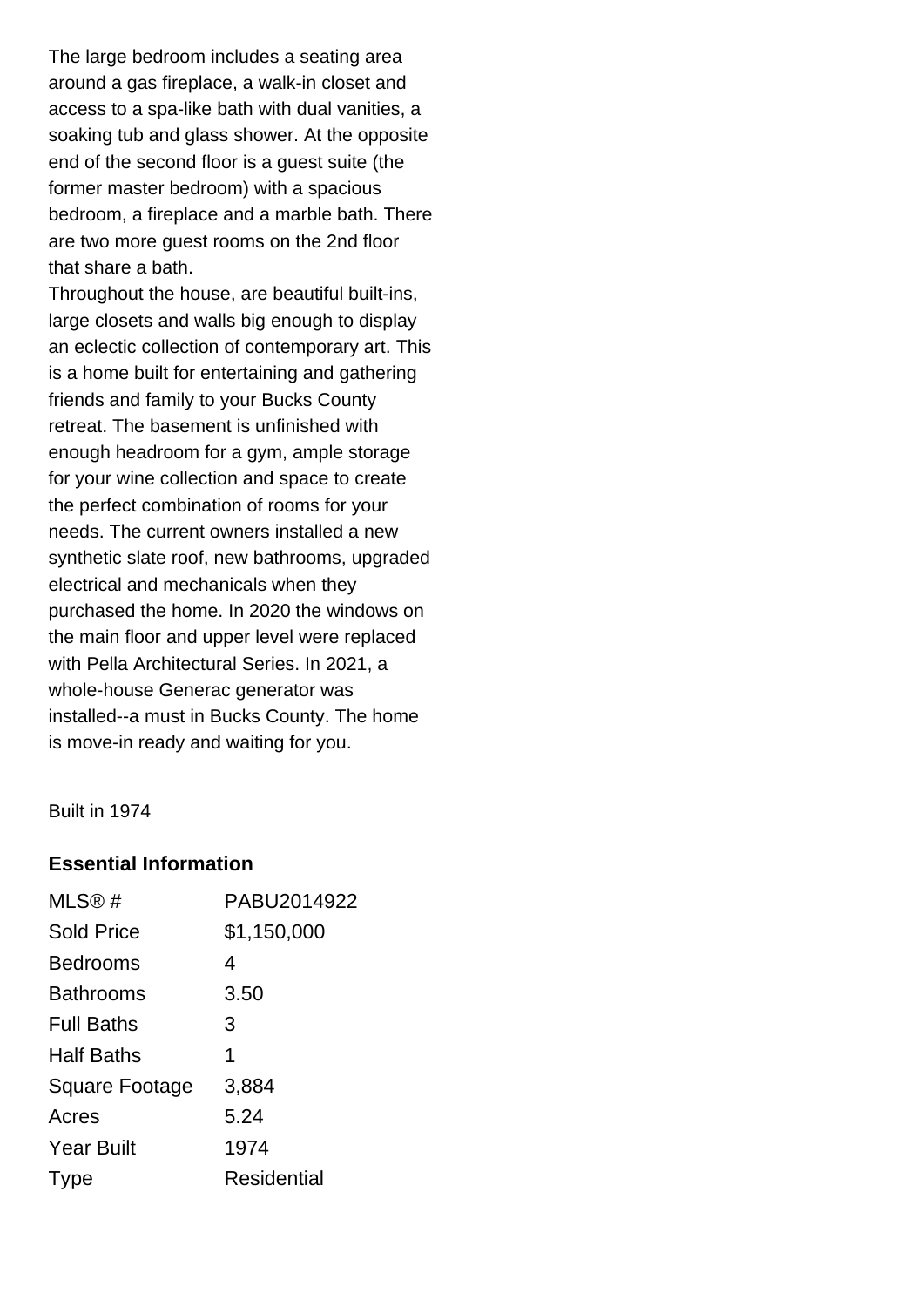| Sub-Type      | Detached                                        |
|---------------|-------------------------------------------------|
| <b>Style</b>  | Farmhouse/National Folk, Colonial, Transitional |
| <b>Status</b> | Closed                                          |
| Sold Date     | March 7th, 2022                                 |

## **Community Information**

| <b>Address</b> | 1833 Brooke Dr         |
|----------------|------------------------|
| Area           | Buckingham Twp (10106) |
| Subdivision    | <b>BUCKINGHAM</b>      |
| City           | <b>NEW HOPE</b>        |
| County         | <b>BUCKS-PA</b>        |
| <b>State</b>   | <b>PA</b>              |
| Zip Code       | 18938                  |

## **Amenities**

| <b>Amenities</b> | Master Bath(s), Stall Shower, Chair Railing, Formal/Separate Dining |
|------------------|---------------------------------------------------------------------|
|                  | Room, Recessed Lighting, Soaking Tub, Upgraded Countertops, Walk-in |
|                  | Closet(s), Wood Floors                                              |
| <b>Utilities</b> | Propane                                                             |
| # of Garages     | 3                                                                   |
| Garages          | Garage Door Opener                                                  |
| View             | Scenic Vista, Trees/Woods, Valley                                   |

## **Interior**

| Appliances        | Cooktop, Oven-Wall, Oven-Double, Oven-Self Cleaning, Stainless Steel<br>Appliances |
|-------------------|------------------------------------------------------------------------------------|
| Heating           | <b>Forced Air</b>                                                                  |
| Cooling           | Central A/C                                                                        |
| Fireplace         | Yes                                                                                |
| # of Fireplaces   | 4                                                                                  |
| <b>Fireplaces</b> | Stone, Mantel(s), Brick, Wood, Gas/Propane                                         |
| # of Stories      | 2                                                                                  |
| <b>Stories</b>    | 2 Story                                                                            |

## **Exterior**

| <b>Exterior</b> | Stucco, Wood, Stone                                                                    |
|-----------------|----------------------------------------------------------------------------------------|
|                 | Exterior Features Exterior Lighting, Gutter System, Patio, Porch(es), Decorative Fence |
| Lot Description | Sloping, Trees/Wooded, Front Yard, Rear Yard, SideYard(s)                              |
| <b>Windows</b>  | Bay/Bow, Energy Efficient                                                              |